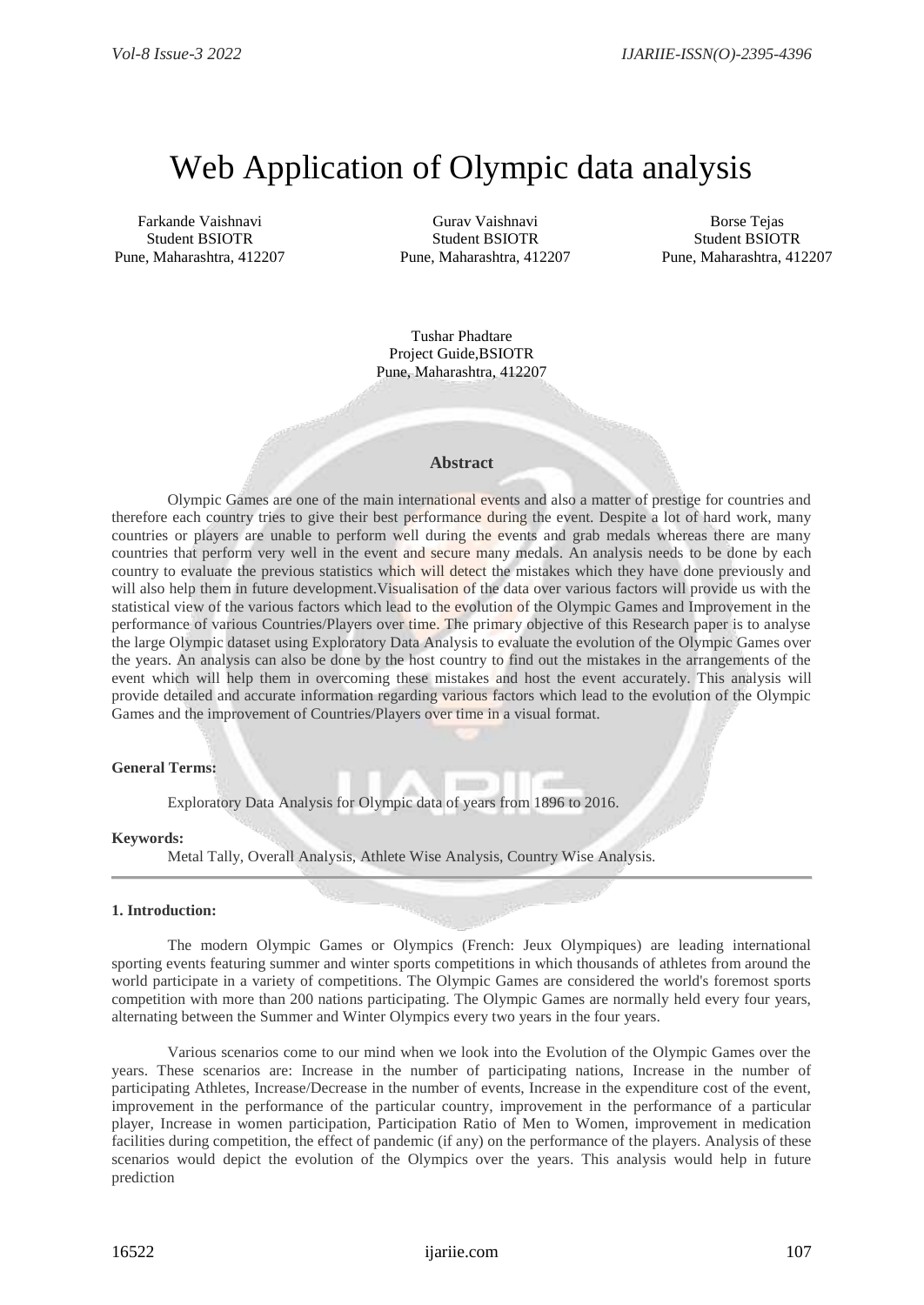# **2. Motivation:**

The main objective of this study is to analyse the various factors mentioned above which plays a vital role in the evolution of the Olympic Games over the years. The Analysis will include the visualisation and explanation of the change in trends of the various factors over the years which will help to predict the information of future Olympic Games. As the Olympic Games are one of the most important sporting events across the world, each country and each player tries to give their best performance in the event. To improve their performance, every country should perform such an Analysis which would help them in the improvement of their policies and strategies by providing current statistics to them.

# **3. Problem Definition:**

 Building Olympic Data Analysis Web Application for analyzing data over the years which helps athletes in widening their scope of winning a medal and might be useful for further predictions.

# **4. Literature Survey:**

Performance measures for a country in the Olympics can be predicted using their past performance. By predicting their win using the maximum value scored by them in previous participation, the chance of winning gold in 2016 has been identified.If a person wins a medal in an Olympics during a year, the chance of winning a medal in the upcoming Olympics was predicted.Having sports performance data, predicting one"s future performance has been done .Their performance can also be increased if they are not performing well in certain areas, and then placing them accordingly in the training program will provide considerable measure in their outcomes.Machine learning techniques were used for heuristics prediction of Olympic medals of a country.Estimation of Olympics success of a country can be done by efficiency analyse and importance of sports in society. When analysing the sports categories are mainly being more representative towards viewpoint-based content rather than being a viewpoint that is spatiotemporal. The video content of the analysis has the significance of providing more interior information than structured collected data. In addition to these techniques, the exploratory data analysis uses visual methods to provide a deep understanding and statistical summary of the data.

Data interpretation and analysis is one of the primary tasks in the field of big data analytics. There has been a lot of analysis on the Olympic Games like statistics visualisation, performance analysis of players, improvement in the performance of various countries, and many more. The type of analysis which is quite popular and suitable while analysing the evolution of the Olympics is Exploratory Data Analysis. In Exploratory Data Analysis, we examine large data and elucidate its various characteristics basically in the visual format(Graphs, Charts, and many more). EDA is an approach that provides a deeper understanding of the dataset. There has been a research paper that analyses the outbreak of the Novel CoronaVirus. The exploratory Data Analysis technique is used to analyze the data and find out the number of cases reported(positive, dead, discharged) inside China and Outside China. This paper took data from different datasets and apply the EDA technique to analyse various factors like the number of cases recovered during January and February inside and outside China, the number of cases confirmed in the different provinces of China, and outside China till 16 February 2020.The main aim of this analysis was to find out the growth in the performance of a country in the Olympics over the years. With the Help of such an Analysis, any player can check their progress record and can also have a look at their opponent's progress.

# **5. Software Requirements Specifications:**

- **5.1 Functional Requirements:** Python
- Libraries:- Numpy, Pandas, Plotly, Matplotlib, Seaborn.
- **5.2 External Interface Required:**

```
 API:- Streamlit.
```
### **5.3 System Requirement:**

Operating Environment: - Linux, Windows. Deployment Environment: - Heroku.

Development Environment: - Pycharm, Jupyter Notebook, Google Collab.

# **5.4. Analysis Models: SDLC Model to be applied:**

A project methodology can outline whatever you want to outline. So, you can have one for the initiation process, which would start with the brainstorming idea selection. The planning process is complex as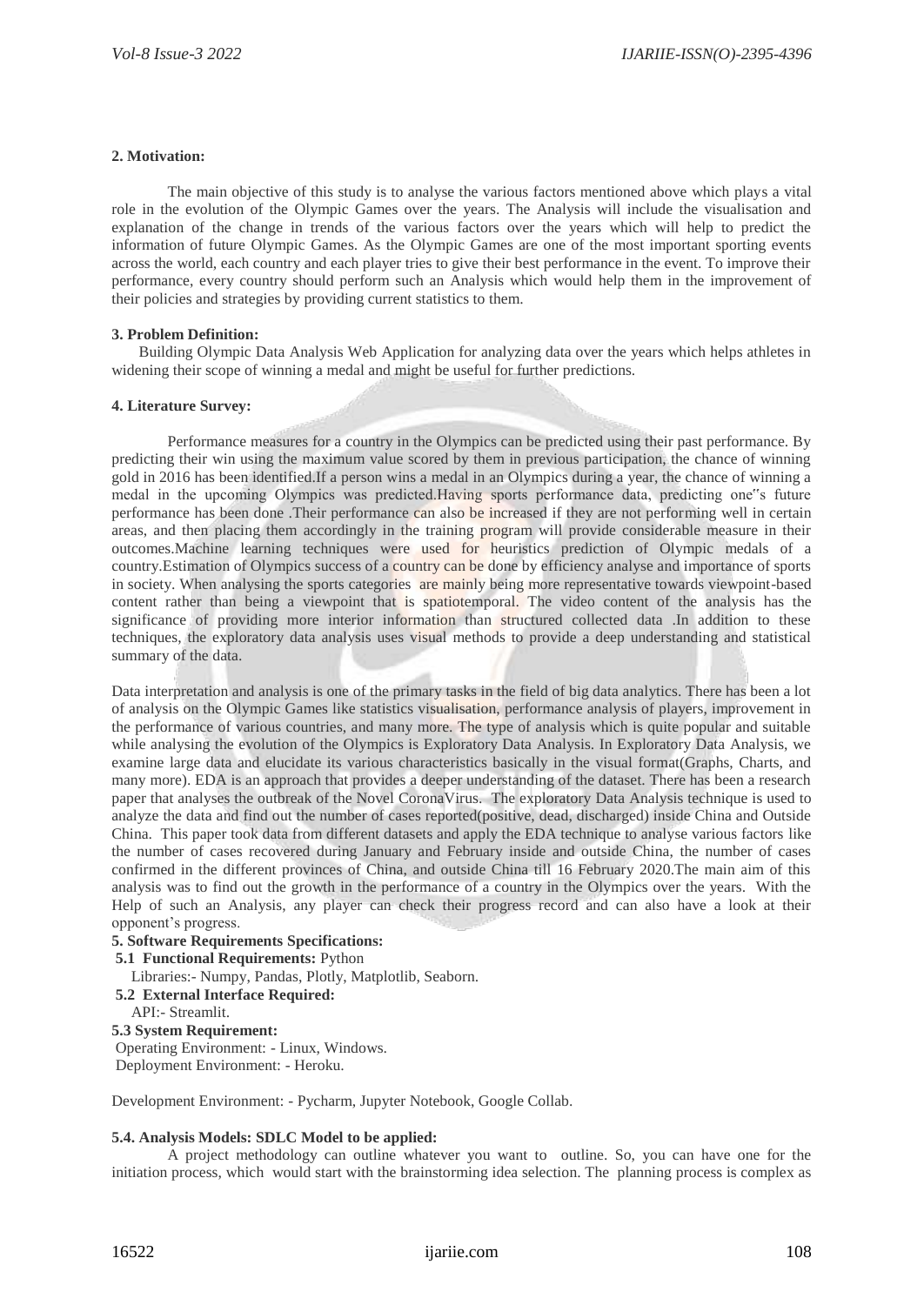it initiates with planning, analysis of project charter with proof of concepts, collecting requirements, and the development of scope. User design is important to step in the methodology of a project. After designing, the user must start the deployment of the project with continuous integration and continuous deployment method. In the end, deployment testing and launching of the application should be done respectively.



#### **6. System Design: 6.1. System Architecture:**

Tentative architecture decides the entire flow of execution of the project. from above we can see here are mainly four modules which are the main part of the charter as follows:

| Medal Tylly.            | Overall Analysis.      |                 |
|-------------------------|------------------------|-----------------|
|                         |                        |                 |
|                         |                        |                 |
|                         |                        |                 |
|                         | $\frac{1}{2}$          |                 |
|                         |                        |                 |
| <b>O</b> meeting        | <b>O</b> demolisation  |                 |
| Country-wide-Analysis.  | Atliens with Analysis. |                 |
| ÷                       | There-                 | <b>Allen</b> de |
|                         |                        |                 |
|                         |                        |                 |
|                         | ≕                      |                 |
| Э                       |                        |                 |
| <b>O</b> medicine bodyo | C information instants |                 |

# **(Fig 2: System Architecture)**

# **6.1.1 Medal Tally:**

Ranking of countries is given Concerning the total number of medals won and are categorized by the number of Gold, Silver And Bronze medals respectively.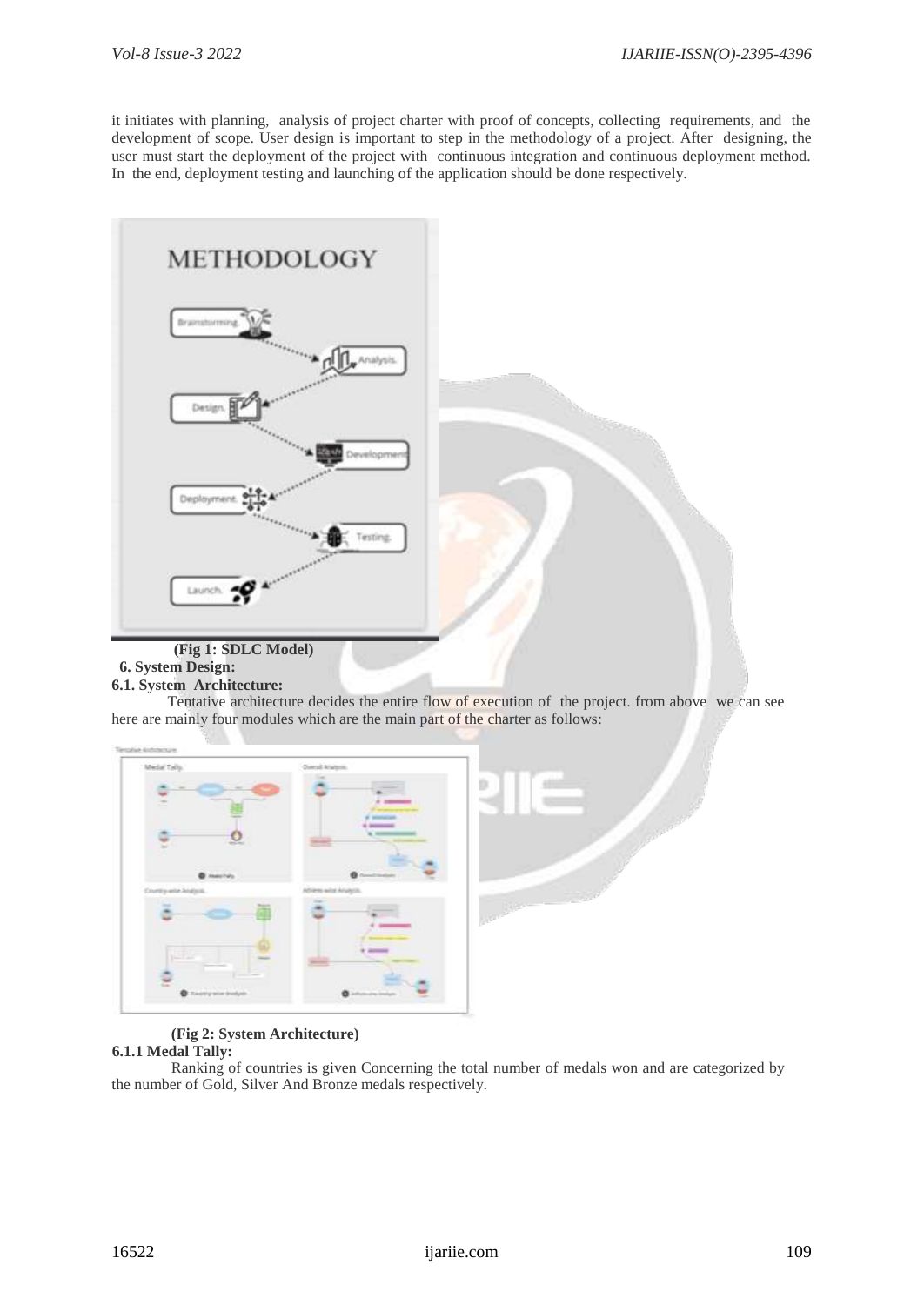| Olympics Analysis                            | <b>Medal Tally in 2008 Olympics</b> |  |  |  |  |  |  |
|----------------------------------------------|-------------------------------------|--|--|--|--|--|--|
|                                              |                                     |  |  |  |  |  |  |
|                                              |                                     |  |  |  |  |  |  |
|                                              |                                     |  |  |  |  |  |  |
|                                              |                                     |  |  |  |  |  |  |
|                                              |                                     |  |  |  |  |  |  |
| 44.54                                        |                                     |  |  |  |  |  |  |
| the set of an announcement of the set of the |                                     |  |  |  |  |  |  |
| for first signature with addressed           |                                     |  |  |  |  |  |  |
|                                              |                                     |  |  |  |  |  |  |
|                                              |                                     |  |  |  |  |  |  |
|                                              |                                     |  |  |  |  |  |  |
|                                              |                                     |  |  |  |  |  |  |
|                                              |                                     |  |  |  |  |  |  |
|                                              |                                     |  |  |  |  |  |  |
|                                              |                                     |  |  |  |  |  |  |
|                                              |                                     |  |  |  |  |  |  |
|                                              |                                     |  |  |  |  |  |  |

# **6.1.2 Overall Analysis:**

- 6.1.2.1 Top Statistics:
- Displays number of Editions, Hosts, Sports, Events, Athletes, and Nations over the years. 6.1.2.2 Participating Nations Over The Years:

 Line Graph for the number of countries participating over the editions. 6.1.2.3 Events over years:

Line Graph for number of Events organised over the editions.

6.1.2.4 Athletes over the years:

Line Graph for number of Athletes participating over the editions.

- 6.1.2.5 Number of Events in each Sport:
- HeatMap, which describes the number of events in all sports over the editions. 6.1.2.6 Most Successful Athletes:

By selecting sports, it displays details of the top 15 record-breaker athletes.

| Olympics Analysis                                                                        | <b>Top Statistics</b> |                                         |         |    |  |  |
|------------------------------------------------------------------------------------------|-----------------------|-----------------------------------------|---------|----|--|--|
|                                                                                          | Editions              | Hosts                                   | Sports  |    |  |  |
| Meltini                                                                                  | 28                    | 23                                      | 52      |    |  |  |
| <b>Chemister</b><br><b>O</b> meetings<br>Construction Interest<br>3. Athlet who holigits | <b>Events</b>         | Athletes                                | Nations |    |  |  |
|                                                                                          | 651                   | 116122                                  | 206     | T. |  |  |
|                                                                                          |                       | <b>Participating Nations Over Years</b> |         |    |  |  |
|                                                                                          |                       |                                         |         |    |  |  |
|                                                                                          |                       |                                         |         |    |  |  |

# **6.1.3 CountryWise Analysis:**

In this module, by selecting country it displays the following 3 parameters:

- 6.1.3.1 Country medal tally
- 6.1.3.2 Country's all-inclusive achievements.
- 6.1.3.3 Top 10 athletes of the country.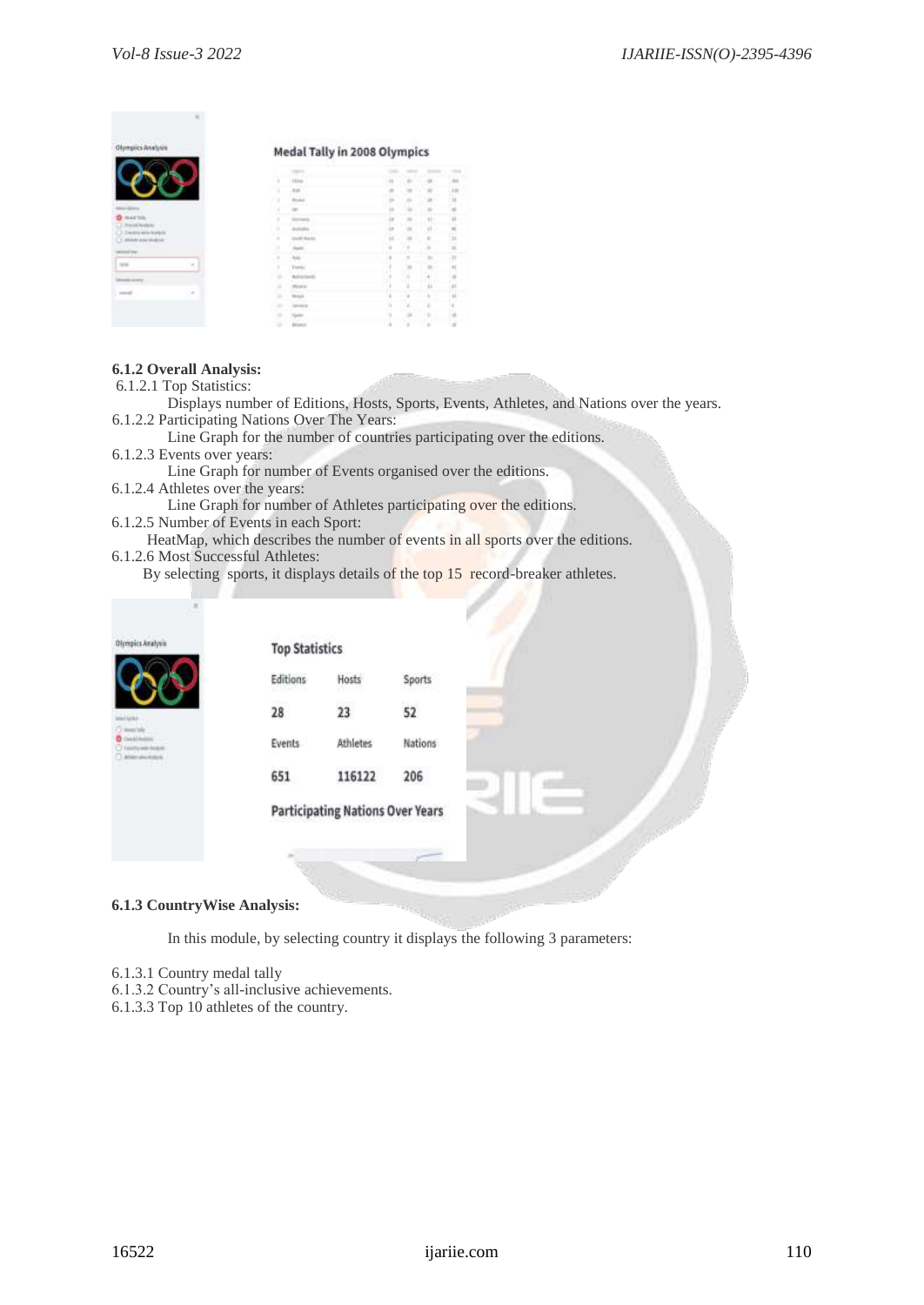

# **6.1.4 Athlete Wise Analysis:**

### 6.1.4.1 Distribution of age:

Analyzes data of athletes for age distribution w.r.t medals using a distplot which shows the curve of the probability distribution function.

6.1.4.2 Distribution of age w.r.t sport:

Analyzes data of athletes for age distribution w.r.t sports using a distplot which shows the curve of the probability distribution function.

6.1.4.3 Height VS Weight:

By selecting the sport, it will show the scatter plot for height vs weight w.r.t medal and gender. 6.1.4.4 Men VS Women:

Line graph for participation of men and women over the editions.



# **7 Other Specifications:**

# **7.1.Applications:**

7.1.1 By using Data analysis, the number of medals received by countries can be classified and can be displayed.

7.1.2 Can determine which country hosted the Olympics in which year.

7.1.3 Athletes can study which age group is best to excel in their game and is more likely to win the medal.

7.1.4 Can determine which country is best in which sport.

7.1.5 Can determine the number of games a country is participating in and participated in past years.

7.1.6 Can determine which sport event started in which year.

7.1.7 Can determine the number of events increasing or decreasing over the years.

# **7.2 Advantages:**

1. Deeper insight into the performance of countries in the Olympics over the years and helps athletes to quickly analyze their own and competitors' performance.

# **7.3 Disadvantages:**

Due to former geographical or historical changes analysis may vary.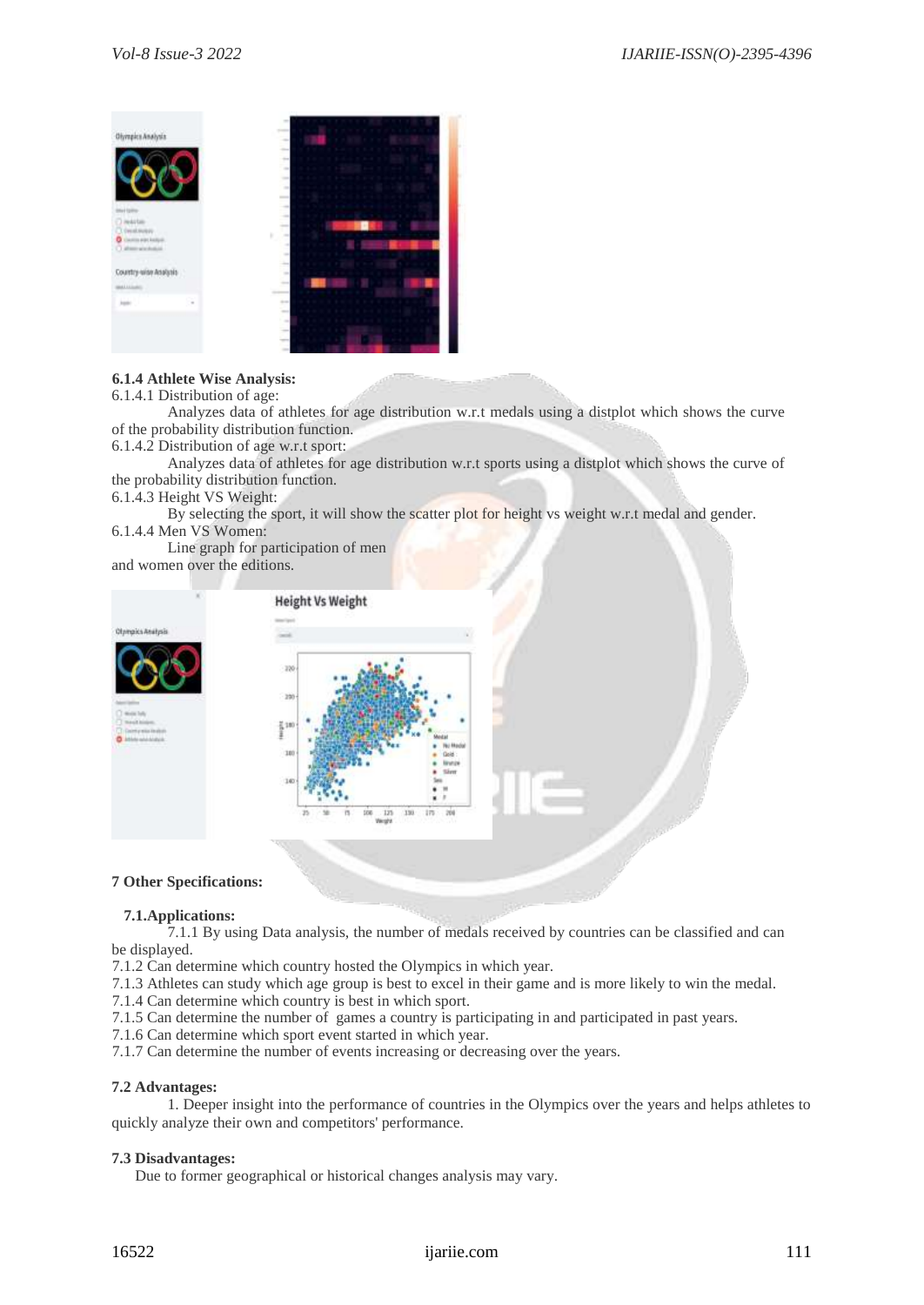# **8. Conclusion and Future work:**

## **8.1 Conclusion:**

The main objective of this study was to analyse and visualise the various factors which have contributed to the Evolution of the Olympic Games over the years. This type of analysis is very helpful as this type of analysis can be performed by any Country or Player which can help them in analysing their performance so that they can improve their performance by changing their strategies.

We have used a technique named Exploratory Data Analysis which enables you to encapsulate the primary factors of a dataset into a visual format. We selected Python language to implement our work because It is one of the best languages suitable for Data Analysis and is the platform where we have performed this Analysis. As a result of the Analysis, we can conclude that It is true that Olympic Games have evolved considerably over time from the 1896 Olympic Games till the 2016 Rio Olympics. Various factors provide valid evidence that the Olympics

have changed a lot. some of these factors are the launch of the Winter Olympic Games apart from the Summer Olympic Games in 1924, an increase in the number of participating countries in both Summer and Winter Olympics, the Average age of players in the Olympic Games, the increase in the participation of the females in both Summer and Winter Olympics over the time, Total number of medals won by various participating countries over the years, Average height and the weight of Players who contributes to victory of Games in the event. Apart from these, there are many more factors that depict the Evolution of the Olympic Games over time. Visualisation of these factors has been done to explain and validate the Analysis in various Graphical formats like a Line graph, Scatter Plots, Bar, Graphs, Dist Plots, etc

# **8.2Future Scope:**

We all know that any Analysis is not perfect and it consists of some limitations which define the Future scope of the Research Work. This project work also contains some limitations which we are considering as the Future Scope of the Project. These are ASCI-2020 IOP Conf. Series: Materials Science and Engineering

We have visualised our data only in Graphical format. We can also describe the data in other formats like Geographical format where we can depict the countries on the World map.

Till now we have only performed Data Analysis using Exploratory Data Analysis. We can also apply various Machine Learning Algorithms to the data set after Analysis and can create a Predictive Model which can predict the statistics of the Future Olympic Games.

We can also perform Correlation Analysis on the data set and analyse the relationship between two continuous variables.

# **9.References:**

- 01. Wikipedia contributors: https://en.m.wikipedia.org/wiki/Olympic Games, last accessed 2020/11/02.
- 02. "The Modern Olympic Games" (PDF). The Olympic Museum. Archived from the original (PDF) on 6 September 2008. Retrieved 29 August 2008.
- 03. Antarlina Sen and Gaurang Margaj, "A prediction model for which country will win the highest number of Gold", 2016.
- 04. Leonardo De Marchi, "Data mining of Sports performance data", 2011.
- 05. Huang-Chih Shih," Survey on content-aware Video Analysis for Sports", IEEE Transactions on Circuits and Systems for Video Technology, Vol. 99, No. 9, January 2017.
- 06. Chandra Segar Thirumalai and Monica Sankar, "Heuristic Prediction of Olympics using Machine Learning", International Conference on Electronics, Communication and Aerospace Technology, April 2017.